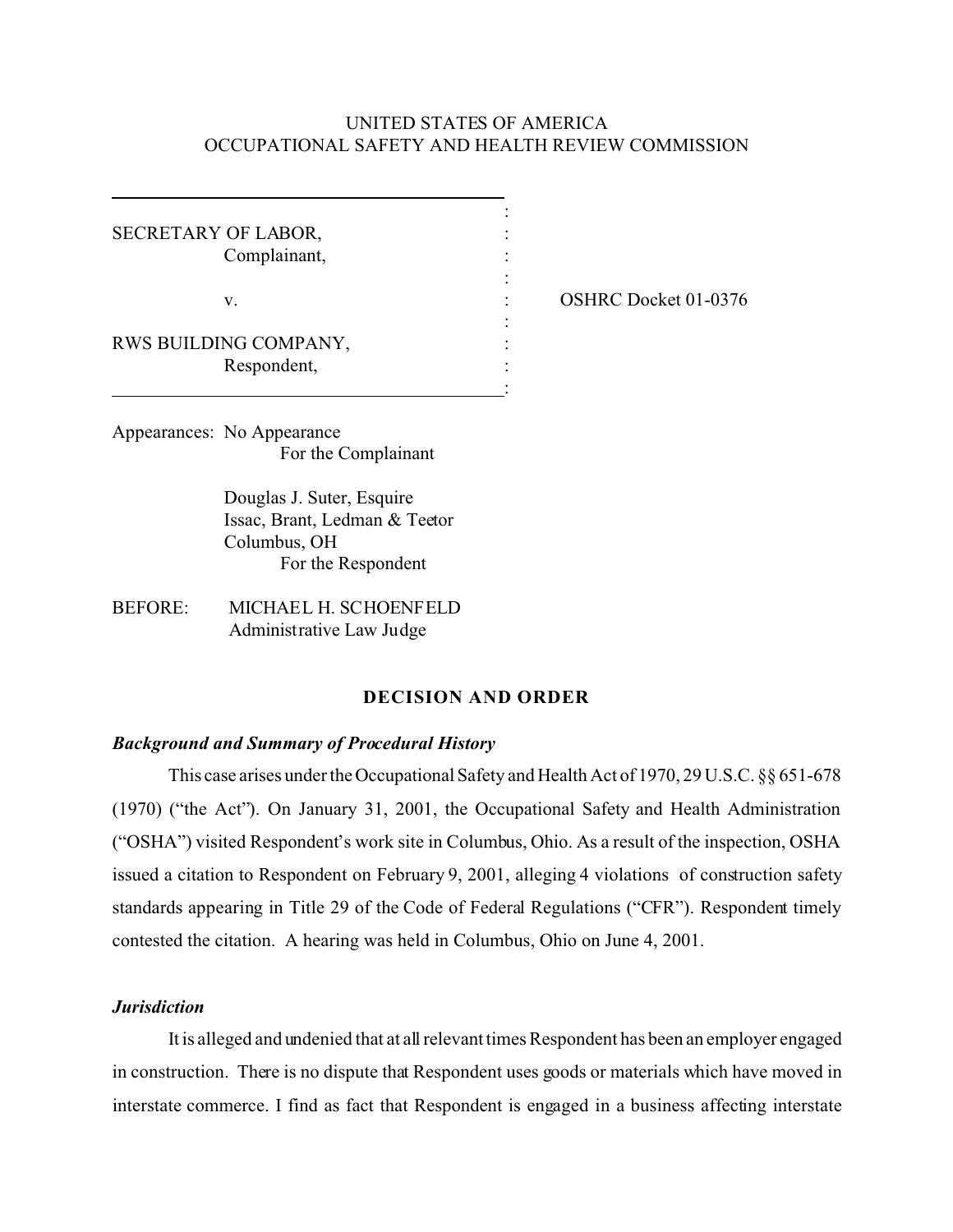commerce.

Based on the above finding, I conclude that Respondent is an employer within the meaning of section 3(5) of the Act. Accordingly, the Occupational Safety and Health Review Commission ("the Commission") has jurisdiction over the parties and the subject matter.

## *Discussion*

At the hearing in this matter Respondent appeared through counsel. The date and time for the hearing were agreed upon during a telephone conference on May 31, 2001 between the parties and the Administrative Law Judge. At that conference, the parties agreed that if witnesses were not available for the hearing or if a settlement was not reached by 12:00 noon on Friday, June 1, 2001, that the hearing would proceed on Monday, June 4, 2001 at 12:00 noon. At 1:02 p.m., on Friday, June 1, 2001, a Notice confirming the day and date (Monday, June 4, 2001), time (12:00 noon) and place of the hearing (Franklin County Court, Columbus, Ohio) was sent to each counsel. The facsimile transmission report, generated automatically by the machine in the office of the Chief Judge, indicates that transmission of 1:02 p.m., on June 1, 2001, proceeded without fault. Subsequent conversations between the Administrative Law Judge's Administrative Assistant and personnel in the office of the Solicitor of Labor in Cleveland, Ohio, not only confirm that the facsimile notice was not only timely received in the Solicitor's Cleveland office but that, in fact, the transmission was seen and read by counsel assigned to this matter. Further, Respondent's counsel confirmed that he had spoken to Complainant's counsel on Friday June 1, 2001, regarding a settlement offer and there was no indication at that time that the Secretary was considering not proceeding in this case. No advance notice was afforded to either Respondent or the Commission that the Secretary was not going to be present at the hearing. Nonetheless, there was no appearance at the hearing by the Secretary.

At the hearing, Respondent moved for a decision against the Secretary vacating the citation and the proposed penalties on the grounds that the Secretary failed to appear at the hearing. In the absence of any mitigating facts or circumstances, the Secretary's failure to appear warrants vacating the citation and notification of proposed penalty as issued by the Secretary.